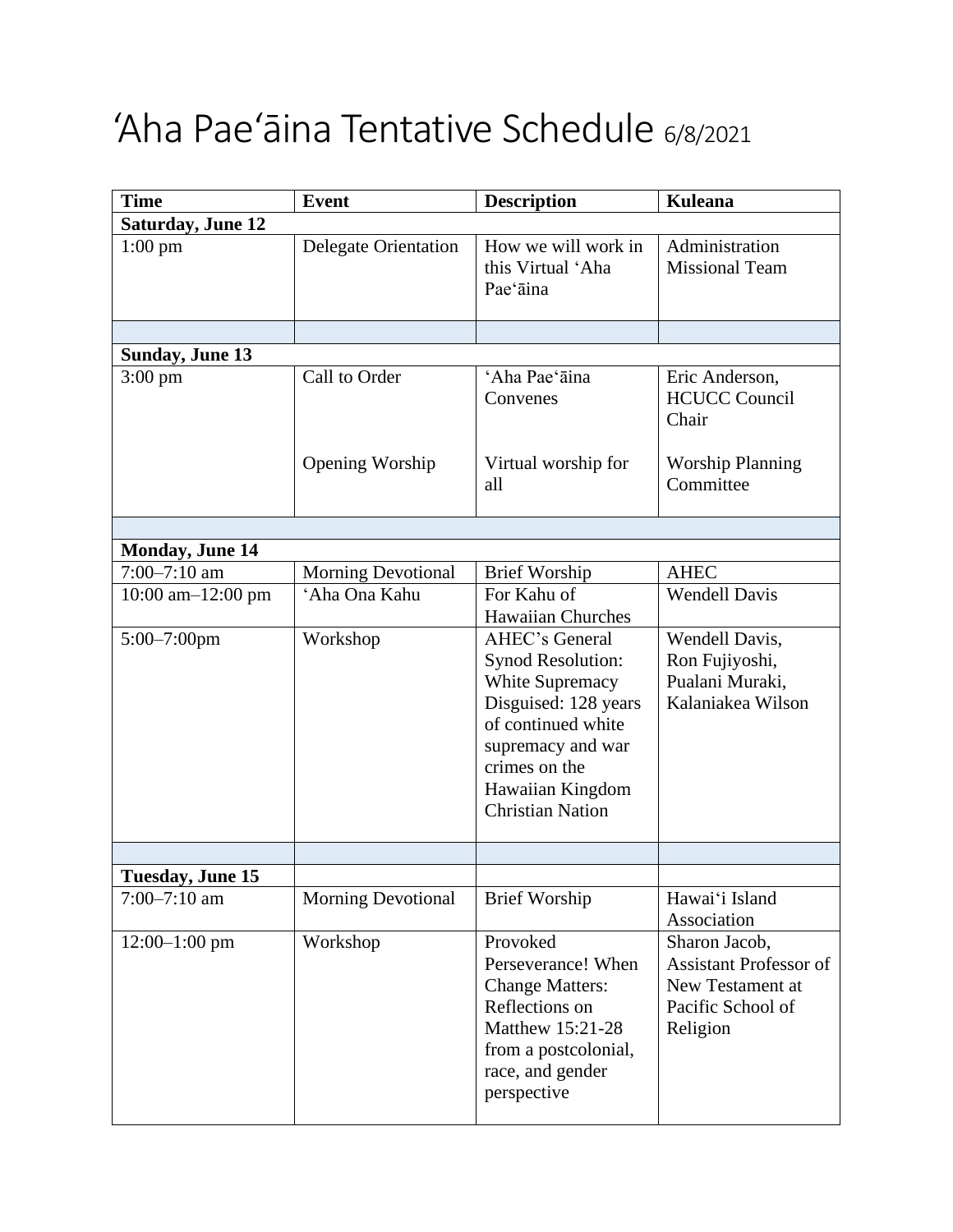| <b>Tuesday, June 15 Continued</b>               |                                                                |                                                                                                                         |                                                                           |  |  |  |
|-------------------------------------------------|----------------------------------------------------------------|-------------------------------------------------------------------------------------------------------------------------|---------------------------------------------------------------------------|--|--|--|
| <b>Time</b>                                     | <b>Event</b>                                                   | <b>Description</b>                                                                                                      | <b>Kuleana</b>                                                            |  |  |  |
| $1:30-4:30$ pm                                  | <b>SCHCC</b>                                                   | <b>State Council of</b><br>Hawaiian<br>Congregational<br>Churches                                                       | Boyd Matsuyama                                                            |  |  |  |
| $5:30 - 7:00$ pm                                | Workshop                                                       | Report of the<br><b>Conference Minister</b><br>followed by<br><b>Conference Minister</b><br><b>Installation Service</b> | David Popham,<br><b>Conference Minister</b>                               |  |  |  |
|                                                 |                                                                |                                                                                                                         |                                                                           |  |  |  |
| <b>Wednesday, June 16</b>                       |                                                                |                                                                                                                         |                                                                           |  |  |  |
| $7:00 - 7:10$ am<br>$9:00 - 10:00$ am           | <b>Morning Devotional</b><br>CE Hawai'i                        | <b>Brief Worship</b><br><b>Christian Endeavor</b><br>Hawai'i Annual<br>Meeting                                          | Kaua'i Association<br>Michael Warren                                      |  |  |  |
| 10:00-11:00 am                                  | <b>SSSA</b>                                                    | <b>State Sunday School</b><br><b>Association Annual</b><br>Meeting                                                      | Loke Kamanu                                                               |  |  |  |
| $12:00-1:00$ pm                                 | Workshop                                                       | Property-Liability<br>Commercial<br><b>Insurance Trends</b>                                                             | Tim Harris, President<br>and CEO, Insurance<br><b>Board</b>               |  |  |  |
| $5:30-6:30$ pm                                  | Workshop                                                       | Children's Sermons                                                                                                      | Wahineaukai<br>Mercado                                                    |  |  |  |
|                                                 |                                                                |                                                                                                                         |                                                                           |  |  |  |
| Thursday, June 17                               |                                                                |                                                                                                                         |                                                                           |  |  |  |
| $7:00 - 7:10$ am                                | <b>Morning Devotional</b>                                      | <b>Brief Worship</b>                                                                                                    | O'ahu Association                                                         |  |  |  |
| 8:30 am<br>$9:00 \text{ am} - 12:00 \text{ pm}$ | 'Ohana<br><b>Membership Meeting</b><br>of all AHEC<br>Churches | <b>AHEC Luna</b><br>Ho'omalu-Kauanoe<br>Ho'omanawanui                                                                   | <b>AHEC</b><br>Kauanoe<br>Ho'omanawanui                                   |  |  |  |
| $12:30-1:30$ pm                                 | Workshop                                                       | Wisdom of<br>Kalaupapa Premier:<br>Module 1 – Personal<br>Response to Crisis:<br>From Fear to Faith                     | Roberta Jahrling,<br>Phyllis Meighen,<br>Lana Ka'opua                     |  |  |  |
| $5:30-6:30$ pm                                  | Workshop                                                       | Growing Faith and<br><b>Social Justice</b><br>Leaders of Hawai'i                                                        | Jeffrey Acido,<br>Cassie Chee,<br>E. Kevin Faller,<br>Debieh Miguel Acido |  |  |  |